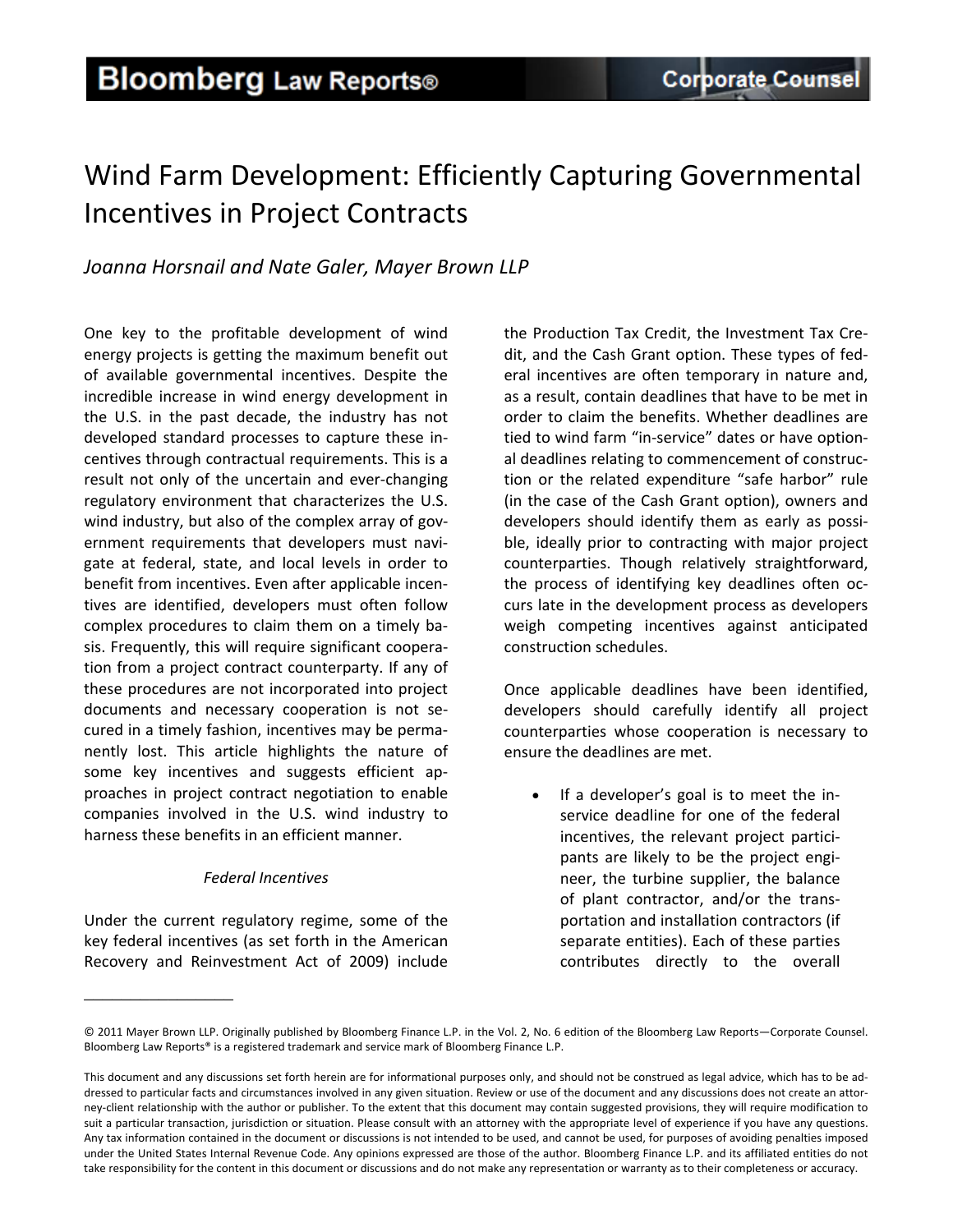# **Bloomberg Law Reports®**

project schedule and, thus, to the abili‐ ty of a developer to achieve any dead‐ line tied to a federal incentive. Moreo‐ ver, their completed work is often a prerequisite for the completion of work by other contractors. As a result, a de‐ lay in their respective portions of the work is likely to have ripple effects on other contractors at the site.

- If a developer's goal is to commence construction by the specified deadline under the Cash Grant option, the key counterparties are likely to be the project engineer, the balance of plant contractor, and/or the turbine supplier. Under current Treasury Department guidelines, for example, construction is deemed to have begun once physical work of a significant nature begins. For wind farm development, this includes on‐site tasks such as those relating to foundation construction or certain off‐ site activities such as the manufacture of wind turbines for on‐site delivery and assembly. In these cases, the focus is on when certain activities are commenced, not when the eligible project is placed in service.
- Finally, if the goal is to qualify under the Cash Grant option's "safe harbor" ex‐ penditure rule (which states that con‐ struction will be seen as having com‐ menced once more than 5 percent of the total cost of the eligible facility has been paid or incurred), the key counterparties are likely to be the turbine supplier and balance of plant contrac‐ tors. They typically hold the "big ticket" project contracts with the highest total value and are also the most likely to have front‐loaded payments sufficient to reach the 5 percent threshold.

Once the relevant incentives, deadlines, and coun‐ terparties have been identified, the corresponding project contracts should be carefully structured, and the parties should be incentivized appropriately to take the steps needed to obtain the incentives. This structuring should involve several steps:

- An owner/developer should communicate the applicable incentive and dead‐ line to each relevant project counter‐ party as soon as possible. All too often this is done in a cursory manner with‐ out careful thought as to how the dead‐ line may impact certain key terms such as the contractor's schedule, payment structure, and bonus and liquidated damages rates. This can result in inac‐ curate bid responses, inefficient con‐ tract negotiations and increased costs and delays as the project progresses.
- Often incentives require compliance with very specific regulatory paperwork and procedures. When an own‐ er/developer needs a project counter‐ party to assist in or be responsible for compliance, the requirements should be clearly detailed. It is useful to involve legal counsel early to avoid any mis‐ steps in documenting the requirements.
- Furthermore, in circumstances where guidance from federal entities is forth‐ coming or may be modified, flexibility should be provided in the project con‐ tract for updates to incentive rules and procedures. If new rules or procedures are issued after the execution of the contract, and they materially increase contractor cost or schedule obligations, change orders should be provided as appropriate, but contractors should be held to a binding commitment to follow the procedures even as they may change over the course of a project.
- Owners/developers and their counsel should draft forms of certifications or similar documentation that they need project counterparties to submit to a governmental authority, and those should be attached to contracts when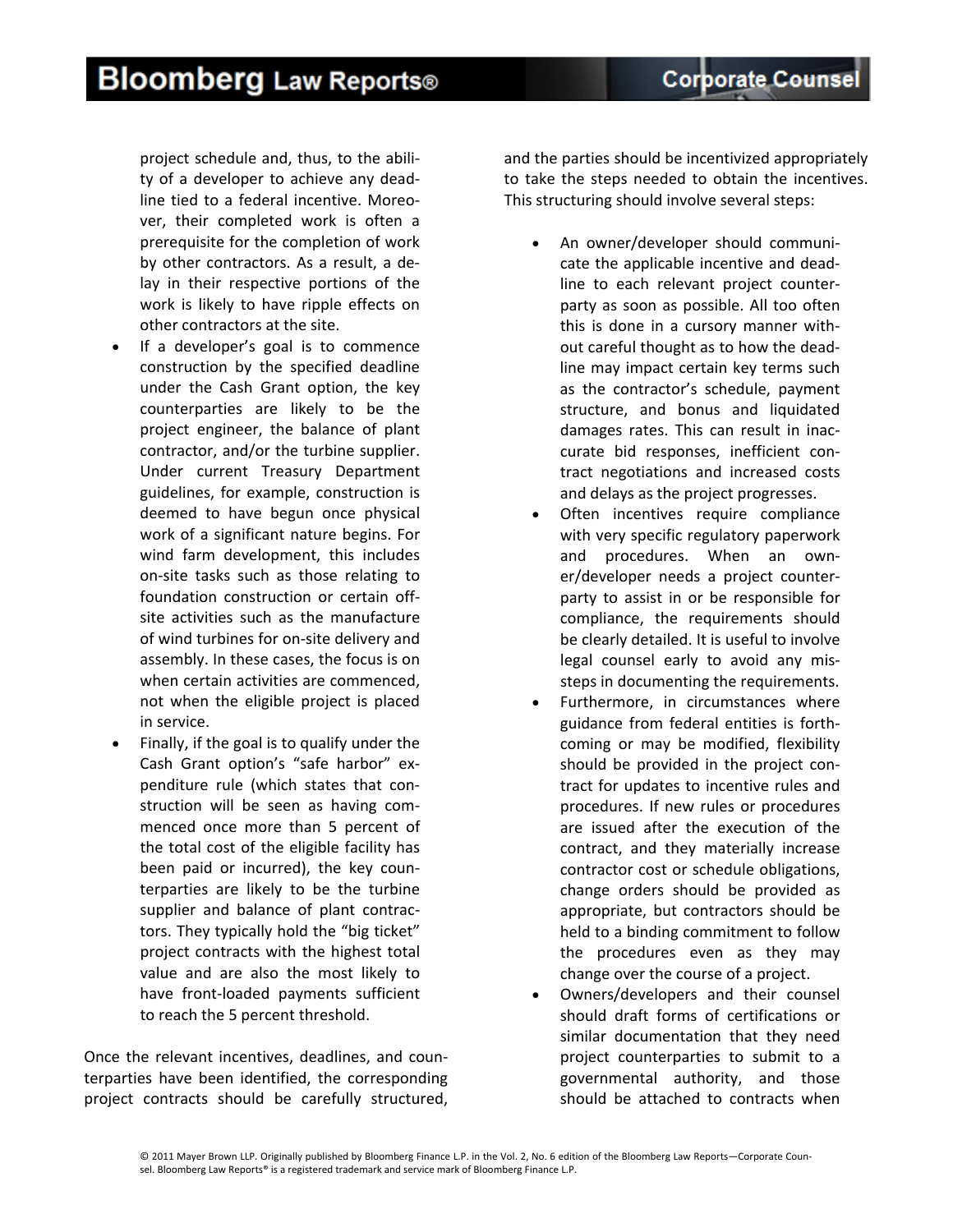© 2011 Mayer Brown LLP. Originally published by Bloomberg Finance L.P. in the Vol. 2, No. 6 edition of the Bloomberg Law Reports—Corporate Coun‐ sel. Bloomberg Law Reports® is a registered trademark and service mark of Bloomberg Finance L.P.

## **Bloomberg Law Reports®**

possible. Providing clarity on this topic up front can not only avoid misunders‐ tandings (and corresponding delays) over what is required from contractors but can also help the counterparty ac‐ curately schedule and price its work to meet such deadline.

- If a project counterparty has critical path obligations to achieve a deadline for an incentive, that contractor should be incentivized beyond traditional de‐ fault remedies. Though there is a wide range of contractual possibilities, some common tools are the use of bonuses, liquidated damages, indemnifications, insurance, contingencies, and/or other security structures. The amount at stake should be reasonable and propor‐ tionate to the materiality of the critical path obligation at stake. Delay liqui‐ dated damages, for example, have been common in turbine supply agreements and construction contracts for a long time. It is rare in the current market, however, to find liquidated damages carefully tied to a federal incentive in amounts that are proportional to the value of such incentive. Many will recall the time when owners held contractors responsible for Production Tax Credit li‐ quidated damages if PTCs were not re‐ ceived as the result of the contractor's delay. A similar concept (perhaps coupled with corresponding bonuses and/or in lieu of more traditional delay liquidated damages) may help achieve greater efficiency in today's market. Some developers have already been mulling these options for use on future projects.
- If the developer is seeking funds under the Cash Grant option, careful consid‐ eration should be given to construction schedules (in the case of balance of plant contractors), manufacturing sche‐ dules (in the case of turbine suppliers),

and payment schedules (in the case of the safe harbor rule). If such work or payments will occur near or after the deadline for applying for the Cash Grant option, consideration should be given to alternate schedule and cost struc‐ tures, as well as related concepts such as title and risk of loss.

### *State and Local Incentives*

In addition to incentives available at the federal lev‐ el, state and local governments offer a vast array of programs promoting wind farm development within their jurisdictions. Although these vary greatly from jurisdiction to jurisdiction, some of the more common incentives include:

- sales/use tax exemptions;
- state corporate tax credits;
- property tax incentives;
- rebates, grants, and loans; and
- renewable portfolio standards and pro‐ duction incentives.

Due to the variation in each state and locality, own‐ ers/developers and their counsel and accountants should identify available incentives as early as poss‐ ible in the development process. Ideally, these would be identified even before starting the bid process for consultants, suppliers and contractors. Major counterparties will be somewhat familiar with the range of federal incentives available. Most will not, however, be intimately familiar with those at the state and local level for a specified project unless they have already been part of a properly structured project in that particular area. As a re‐ sult, careful attention should be paid to any incentives that will require some level of action or partic‐ ipation from project counterparties. Developers can save delays and extra costs down the road if they are able to disclose and describe requirements for state and local incentives (and any contractor‐ related requirements that often accompany them) in bid documents.